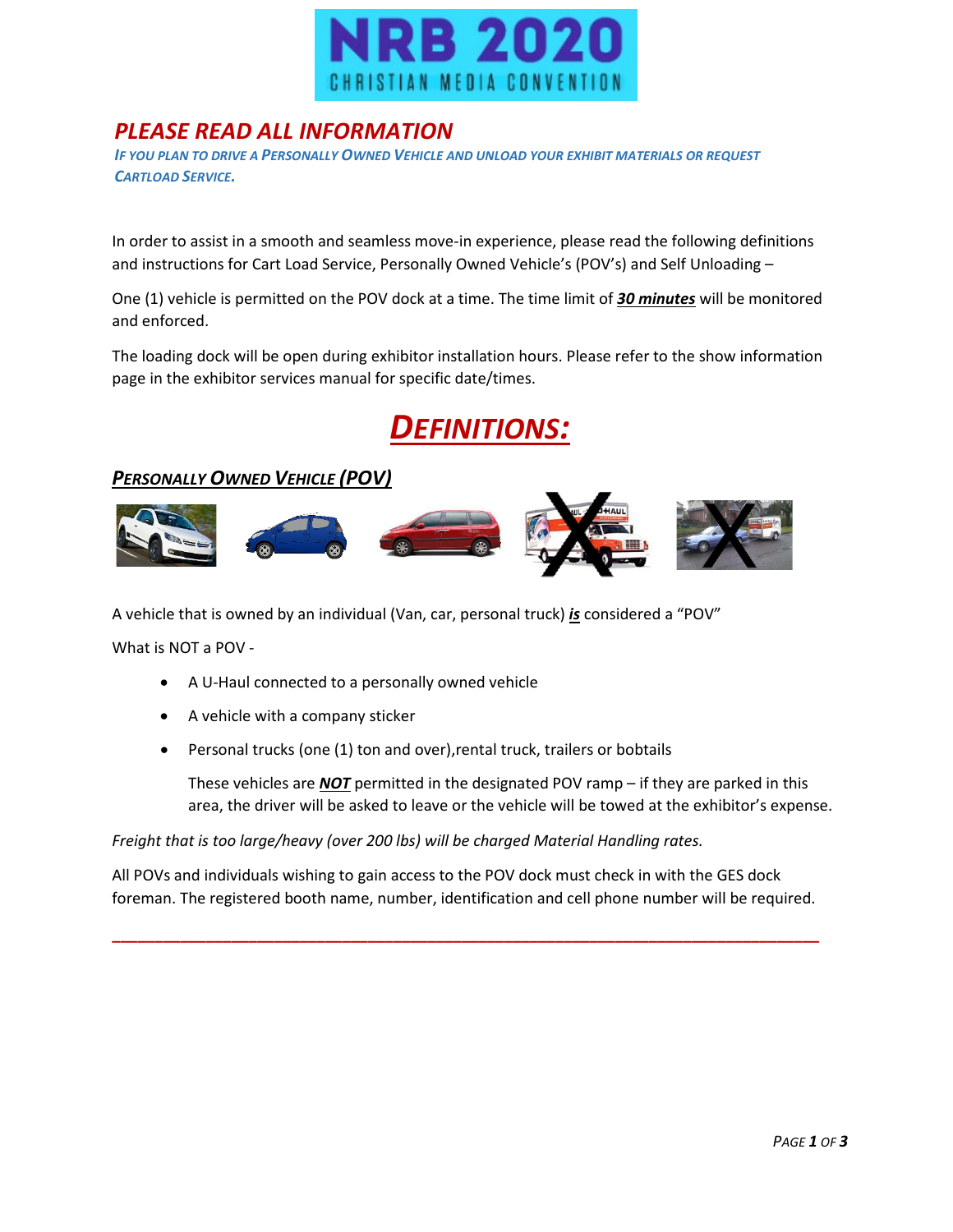

#### *PLEASE READ ALL INFORMATION*

*IF YOU PLAN TO DRIVE A PERSONALLY OWNED VEHICLE AND UNLOAD YOUR EXHIBIT MATERIALS OR REQUEST CARTLOAD SERVICE.*



To facilitate the move-in and move-out of Exhibitors with small exhibit materials, GES is pleased to make available for hire One (1) laborer with One (1) pushcart for One (1) trip. Service will be made *one way* from the POV dock to your booth during exhibitor installation or your booth to the dock after the close of the show.

To receive this service, we urge the exhibitor to pre-order in order to receive preferential service at show site. The exhibitor may also order this service at the GES Servicenter upon arrival.

Charges for these services are \$75.00 each way. A receiving report will be provided at show site.

What is permitted for a Cart Load Service?

- 1. Small Passenger Vehicles Only (POV)
- 2. A cartload is Eight (8) Pieces or max 200lbs orless.

3. No personal trucks (one (1) ton and over), rental trucks, trailers or bobtails will be unloaded through the carload service.

**\_\_\_\_\_\_\_\_\_\_\_\_\_\_\_\_\_\_\_\_\_\_\_\_\_\_\_\_\_\_\_\_\_\_\_\_\_\_\_\_\_\_\_\_\_\_\_\_\_\_\_\_\_\_\_\_\_\_\_\_\_\_\_\_\_\_\_\_\_\_\_\_\_\_\_\_\_\_\_\_\_\_\_\_\_\_**

## *BELLMAN POLICY*

Bellman are *not* permitted on exhibit floor – Please abide by this policy



If you wish to have a Bellman deliver your exhibit materials to the exhibit hall, he will be permitted to bring your material to the entrance of the exhibit hall area only. Bell carts are not permitted on the exhibit hall floor during the duration of the installation and dismantle.

**\_\_\_\_\_\_\_\_\_\_\_\_\_\_\_\_\_\_\_\_\_\_\_\_\_\_\_\_\_\_\_\_\_\_\_\_\_\_\_\_\_\_\_\_\_\_\_\_\_\_\_\_\_\_\_\_\_\_\_\_\_\_\_\_\_\_\_\_\_\_\_\_\_\_\_\_\_\_\_\_\_\_\_\_\_\_**

Thank you for abiding by the above.